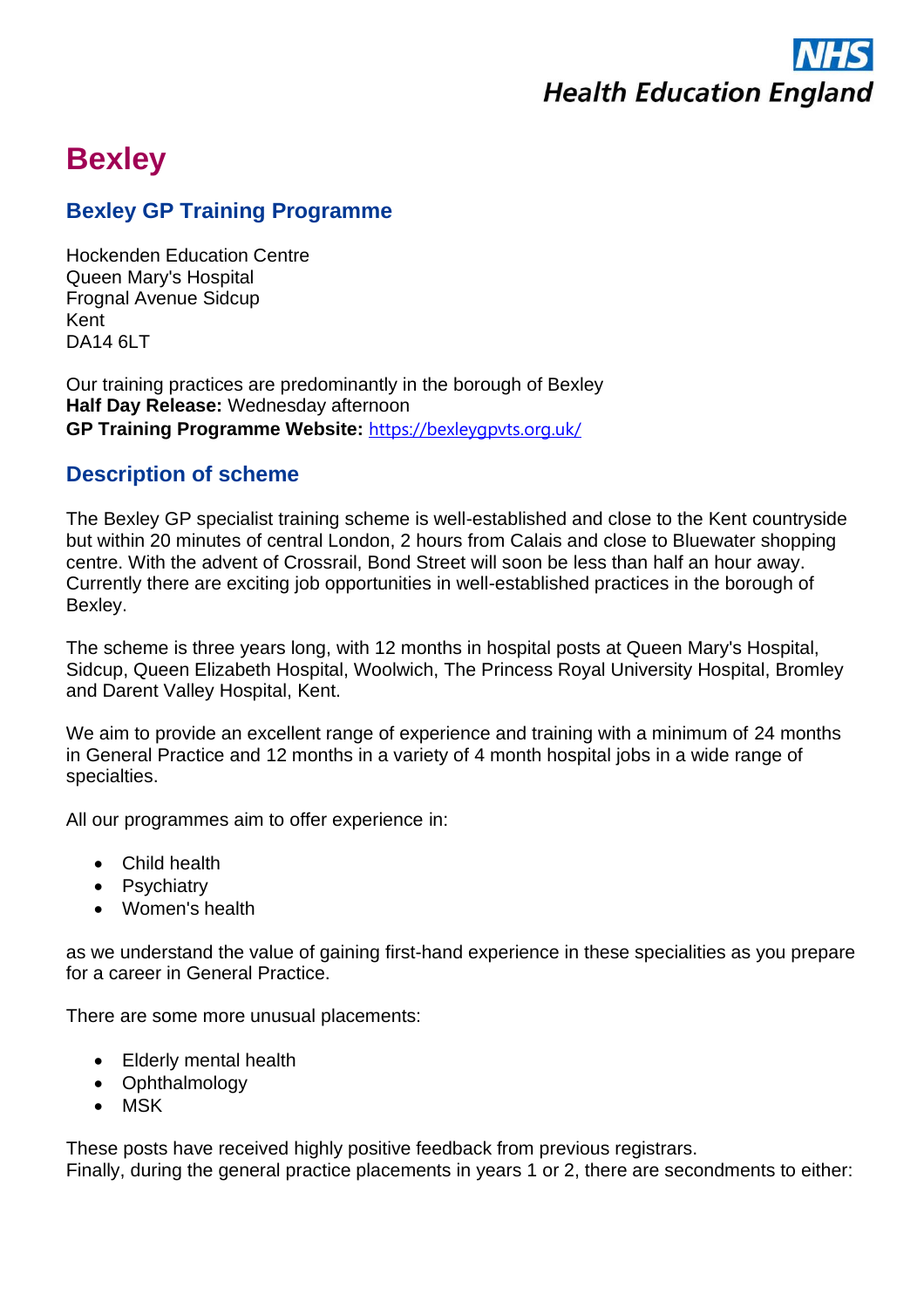- Palliative care,
- Public health
- Sexual health
- Community paediatrics
- Federation and Training Hub

These posts were introduced into the scheme to reflect a move to more community focused service.

All GP registrars meet at our weekly half-day-release seminars during academic term times. These afternoons are an opportunity to meet up with your peers and learn together, often refocusing on the tenets of General Practice. We are a relatively small VTS so you are never just a face but a valued member of the group.

We have a large team of well-established talented trainers practicing throughout the area who have a broad breadth of experience and knowledge. We aim to be thought provoking, stimulating, supportive and fun while providing a base for exceptional training in General Practice.

## **Location**

Hockenden Education Centre, Queen Mary's Hospital, Sidcup, Kent DA14 6LT. Some sessions have been successfully run remotely during the Pandemic.

#### **Posts**

The Bexley GP Training Scheme is constructed from the following posts, and placements in GP training practices:

- $\bullet$  A & E
- Urgent care centre
- Geriatrics Medicine
- Elderly mental health
- Medicine including acute medical assessment
- Obstetrics & Gynaecology
- Ophthalmology
- Musculoskeletal Service
- Paediatrics including community paediatrics
- Psychiatry including community psychiatry
- Public Health
- Palliative Care
- Sexual Health
- Federation and Training Hub

# **Educational Activities**

Doctors on the GP training scheme have protected learning time on Wednesday afternoons when they meet at Queen Mary's Hospital for a planned educational programme which is generated by the GP Trainees. The Syllabus and Core Competencies required to complete training are covered in novel and learner directed ways. All specialist trainees are encouraged to attend, helping to develop a sense of belonging to the scheme and keep in focus the career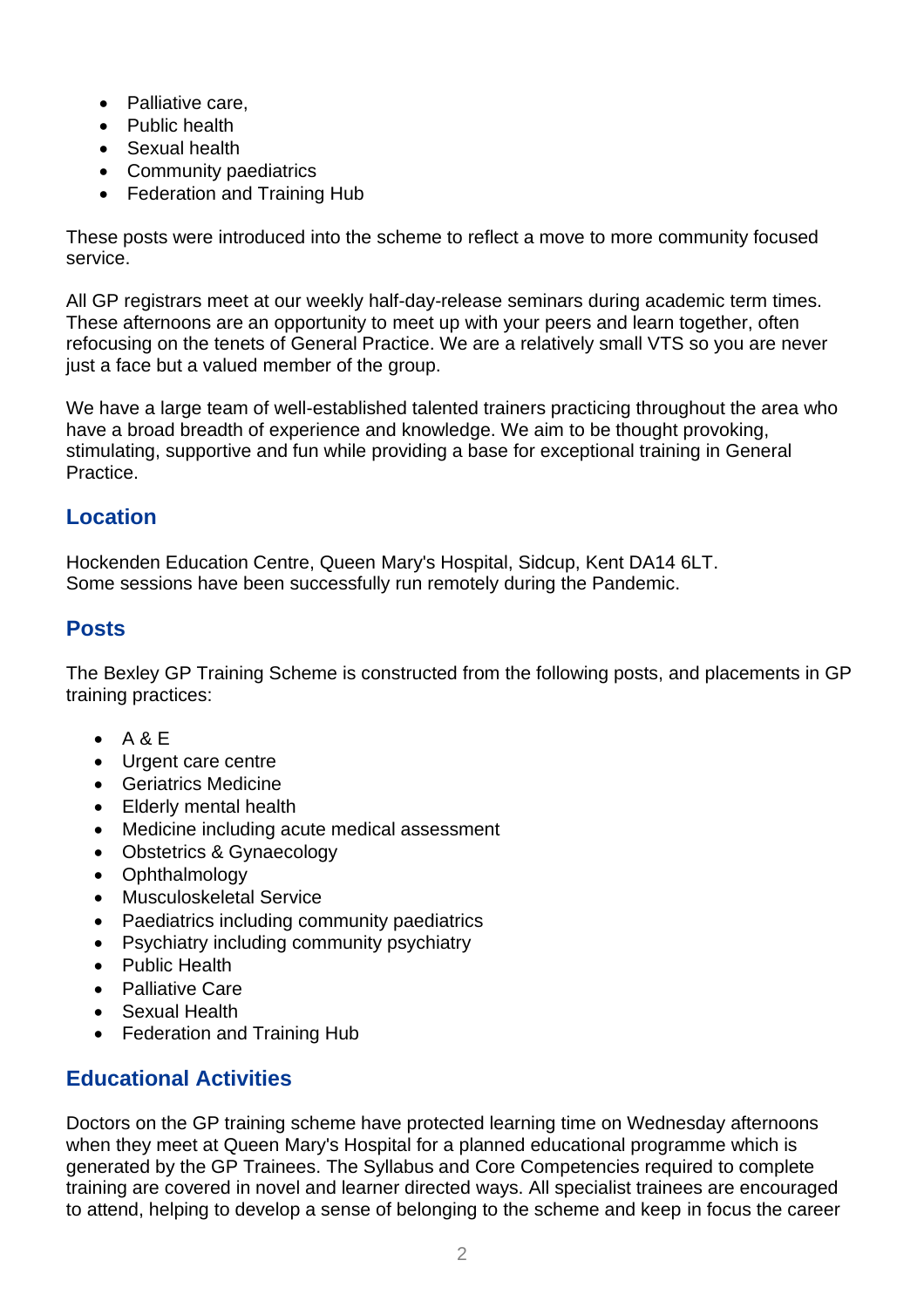goal of general practice. We also have termly 'Away days' when we cover more meaty topics and team build.

Study leave is planned as trainees begin each job and DRCOG, DCH, DFFP are all readily achievable. We have a very good graduation and MRCGP pass rate.

The Programme of Education is run by 3 experienced and enthusiastic Programme Directors.

# **Highlights**

At Bexley VTS we try to promote and allow time for faster cohesion of the working group dynamic and team building.

Though we encourage a personal, learner-centred approach to professional development, the importance of the 'group' for learning with, and from, is recognized. Mentoring and peer support are an essential foundation to achieve this goal: peer support generated in this group can be invaluable, during training and in the future. By giving our trainees time for open discussion and "sounding off", and encouraging social events we hope to foster team working and a sense of "belonging".

Currently we have several trainees representing on local and national committees.

As programme directors, we ensure that teaching and learning is delivered in a variety of ways. For example, we may ask external speakers to teach on topics chosen by the group with a Q&A or case-based session often included as part of the process. We have used the Humanities to explore themes of medical ethics and communication e.g. film clips, trips to the theatre and literature; we have a 'book group'. The programme stimulates active participation from the group encouraging skills in teaching, presenting and facilitating group discussion.

In summary, the Bexley vocational training scheme equips future GPs with the tools to enjoy a successful and fulfilled lifetime in General Practice and we make this journey as fun and interesting as possible.

There has been a good retention rate in Bexley with many registrars going on to salaried or partnership positions in the borough. There is a close relationship with Bexley CCG with many trainers taking an active management role and registrars seeking to bolster these skills will have that opportunity.

## **Contacts**

#### **Training Programme Directors**

Induja Bandara [i.bandara@nhs.net](mailto:i.bandara@nhs.net) Nelun Elphick [elphicks@doctors.org.uk](mailto:elphicks@doctors.org.uk) Clive Anggiansah [Clive.Anggiansah@hee.nhs.uk](mailto:Clive.Anggiansah@hee.nhs.uk)

#### **Workshop Convenors**

Dr J Moir [jhumur.moir@nhs.net](mailto:jhumur.moir@nhs.net)